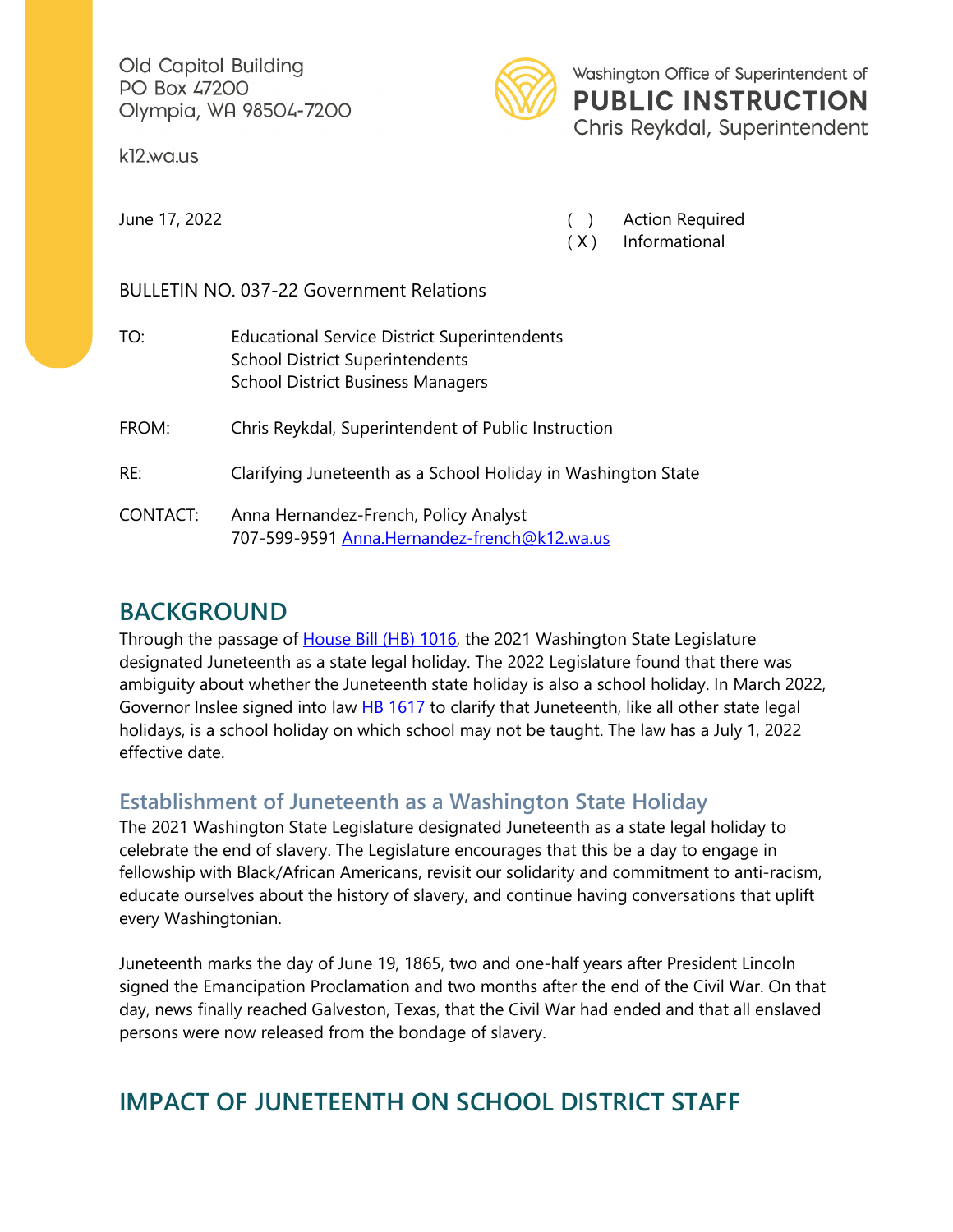BULLETIN NO. 037-22 GR June 17, 2022 Page 2

Effective July 1, 2022, Juneteenth is a school holiday on which school may not be taught. State law [\(RCW 28A.150.050\)](https://app.leg.wa.gov/rcw/default.aspx?cite=28A.150.050) makes clear that a school district cannot make a reduction to a teacher's time or salary due to the fact that a school day happens to be on a school holiday. The law does not specifically address whether school staff—certified or non-certified—can be required to work on the Juneteenth holiday, only that school cannot be taught. The law does not address recognition of the Juneteenth holiday when Juneteenth falls after the last day of school for those staff whose work year extends beyond 180 days.

Beginning June 2023, all school districts must recognize Juneteenth as a school holiday. Several districts are honoring the holiday in the current school year, prior to the effective date of the legislation. Districts should consult with their legal counsel and their collective bargaining agreements to determine if and how they honor the state holiday for the current school year, June 2022.

# **RESOURCES FOR RECOGNIZING AND HONORING JUNETEENTH**

To support educators, families, and other community members in recognizing and honoring Juneteenth, OSPI content specialists have produced a [list of Juneteenth resources](https://waospi.medium.com/juneteenth-resources-for-recognizing-and-learning-1914b0444f93) for adults, children, and youth.

#### **INFORMATION AND ASSISTANCE**

For questions regarding this bulletin, please contact Anna Hernandez-French, at 707-599-9591 or email [anna.hernandez-french@k12.wa.us.](mailto:anna.hernandez-french@k12.wa.us) The OSPI TTY number is 360-664-3631.

This bulletin is also available on the [Bulletins](https://www.k12.wa.us/bulletinsmemos) page of the OSPI website.

Tennille Jeffries-Simmons Chief of Staff

Michaela Miller Deputy Superintendent

Jenny Plaja Executive Director Government Relations

CR: ahf

*OSPI provides equal access to all programs and services without discrimination based on sex, race, creed, religion, color, national origin, age, honorably discharged veteran or military status, sexual orientation, gender expression, gender*